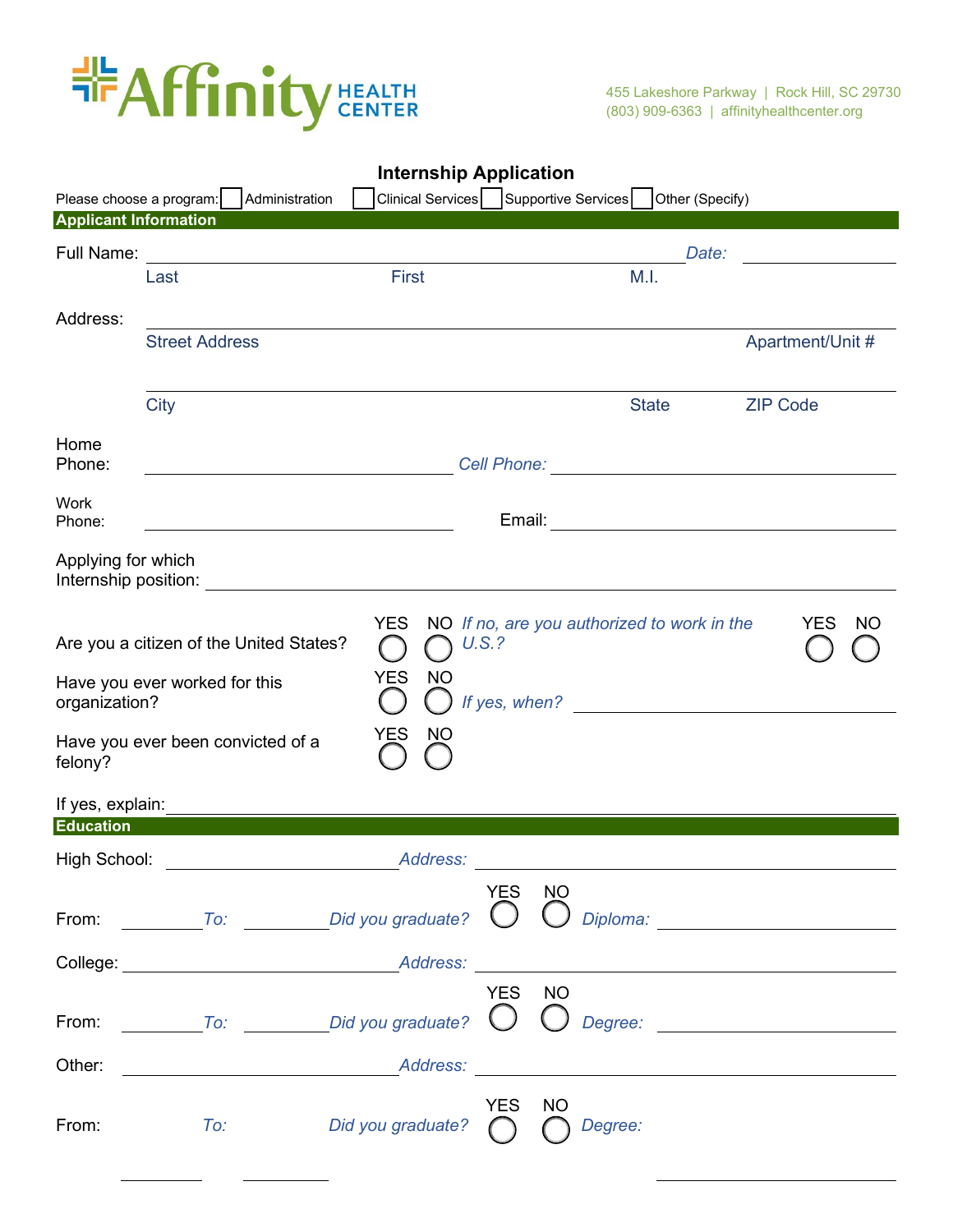## **EXAFFinity CEALTH**

| References |
|------------|
|------------|

| Please list three professional references. |                               |                                                                     |     |                                                                                            |                                    |                                         |
|--------------------------------------------|-------------------------------|---------------------------------------------------------------------|-----|--------------------------------------------------------------------------------------------|------------------------------------|-----------------------------------------|
|                                            |                               |                                                                     |     |                                                                                            |                                    |                                         |
|                                            |                               |                                                                     |     |                                                                                            |                                    | <u> 1989 - Johann Barbara, martin a</u> |
| Address:                                   |                               |                                                                     |     |                                                                                            |                                    |                                         |
|                                            |                               |                                                                     |     |                                                                                            | Relationship: ____________________ |                                         |
|                                            | Company: <u>Company:</u>      |                                                                     |     |                                                                                            |                                    |                                         |
| Address:                                   |                               |                                                                     |     |                                                                                            |                                    |                                         |
|                                            |                               |                                                                     |     |                                                                                            |                                    |                                         |
|                                            |                               |                                                                     |     |                                                                                            |                                    |                                         |
| Address:                                   |                               |                                                                     |     |                                                                                            |                                    |                                         |
| <b>Availability</b>                        |                               |                                                                     |     |                                                                                            |                                    |                                         |
|                                            |                               | Availability: Please tell us the hours you are available to intern. |     |                                                                                            |                                    |                                         |
|                                            | Mon                           | <b>Tues</b>                                                         | Wed | Thu                                                                                        | Fri                                |                                         |
| <b>Morning</b>                             |                               |                                                                     |     |                                                                                            |                                    |                                         |
| <b>Afternoon</b>                           |                               |                                                                     |     |                                                                                            |                                    |                                         |
| <b>Evening</b>                             |                               |                                                                     |     |                                                                                            |                                    |                                         |
| Date you can begin service:                | 6 months or more $\Box$ Other | How long can you commit to interning? $\Box$ One time $\Box$        |     | Occasionally  <br>3-6 months<br><u> 1980 - John Stein, Amerikaansk politiker (</u> † 1920) |                                    |                                         |
| Questionnaire                              |                               |                                                                     |     |                                                                                            |                                    |                                         |

1. Briefly describe why you would like to do an internship at Affinity Health Center. Please include specific objectives and expected benefits for the internship program.